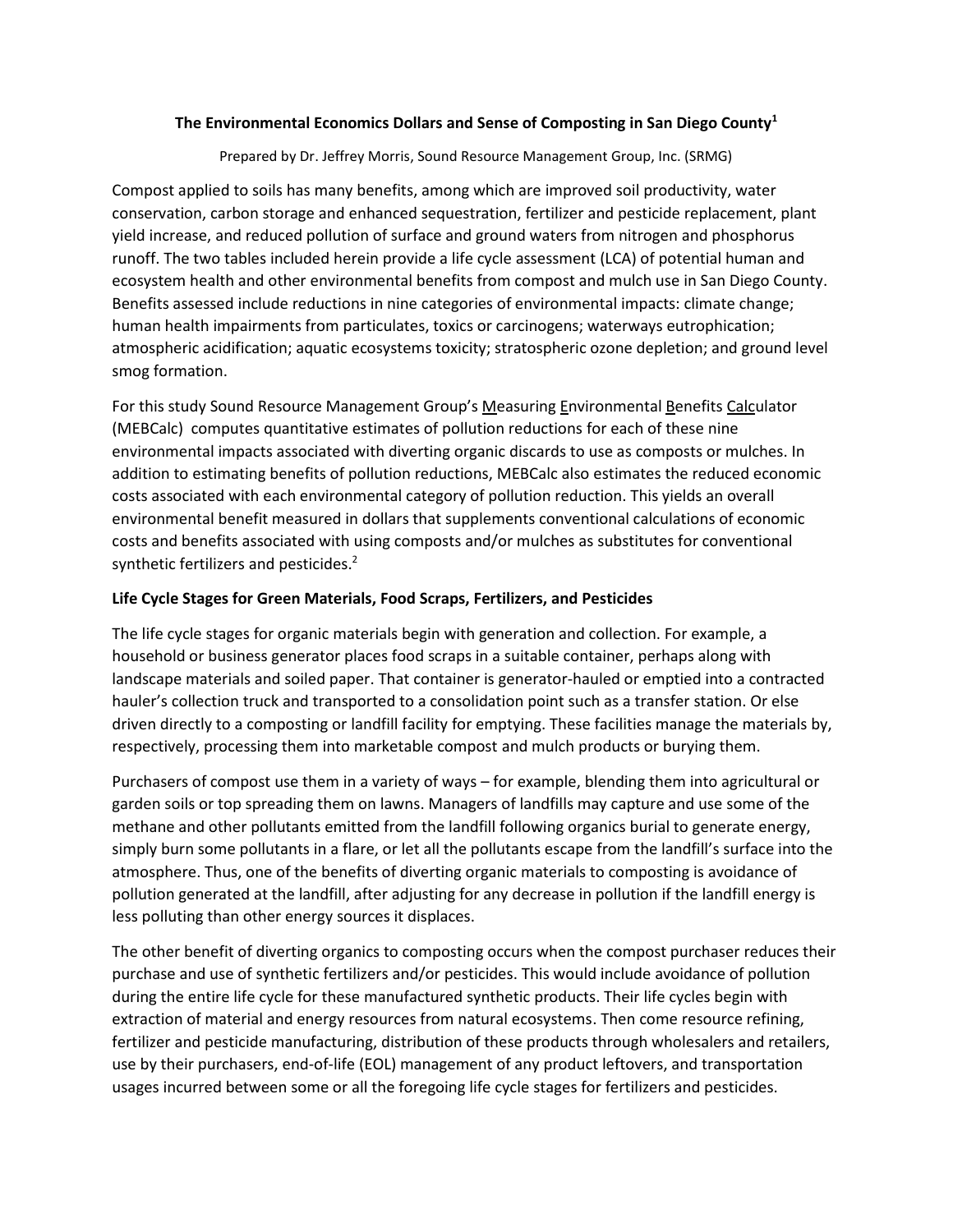### **Results for Compost Produced from Green Materials and Food Scraps**

Table 1 shows the pollution reductions associated with the substitution of one cubic yard of compost produced from yard and food discards generated in San Diego County for an amount of synthetic fertilizer containing an equivalent amount of nitrogen as that contained in one yard of compost.<sup>3</sup> Table 1 estimates also include environmental benefits from not landfilling the feedstocks used to make compost.

Each environmental benefits impact shown in Table 1 is measured in equivalent metric tons of one particular pollutant's emissions. This summarizes the effects of all pollutants that cause that impact. For example, climate change is summarized as metric tons of carbon dioxide equivalent emissions that are prevented or reduced by substituting compost for synthetic fertilizer and avoiding landfilling of compost production feedstocks. 4

The compost environmental impact reductions for each category of environmental impacts are based on multiple national and local sources, mostly peer-reviewed, that take into account pollutant releases across the entire life cycle of organics materials and synthetic fertilizers and pesticides.<sup>5</sup> The organic materials lifecycle includes collection in source separated organics for composting versus collection in refuse for disposal, hauling to composting versus landfill, composting facility processing versus landfill, and hauling of finished compost or mulch to end markets where they are purchased as replacements for synthetic fertilizers and pesticides. The life cycle of synthetic fertilizers and pesticides includes resource extraction and refinement, manufacturing into synthetic fertilizers and pesticides, and hauling of those products to end markets.

The organics, fertilizer and pesticide life cycle impact assessments should also include impacts from the use phase of their life cycle.<sup>6</sup> The use phase is particularly difficult to assess. For example, "Nitrate leaching and contamination of water bodies is a function of a combination of many complex factors, including N fertilizer rate and timing, rainfall, irrigation, soil type, depth of the aquifer and geology."<sup>7</sup> Similarly, phosphorus (P) leaching and contamination of water bodies depends on, *inter* alia, P fertilization rate and timing, and the same additional influences as indicated for nitrate leaching. Due to these complexities, the use phase assessment for organics, fertilizer and pesticide herein only covers surface water eutrophication from runoff of nitrogen (N) as nitrates (NO<sub>3</sub>) and runoff of P to surface waters.

To calculate surface water eutrophication from N and P runoff that seem reasonably representative for synthetic fertilizers versus compost, calculations for the life cycle use phase estimates included in Table 1 results are based on the following:

- 1. N equivalent content of applied fertilizer and compost = 1%.
- 2. P content of applied fertilizer =  $0.8\%$ <sup>8</sup>; P content of compost =  $0.2\%$ <sup>9</sup>.
- 3. NO<sub>3</sub> surface water runoff rate = 24% of fertilizer N<sup>10</sup>, and 14% of compost N<sup>11</sup>.
- 4. P surface water runoff rate = 3.2% of fertilizer  $P^{12}$ , and 0.01% of compost  $P^{13}$ .

Fugitive emissions of methane and nitrous oxide are included for composting facility operations assuming a composting technology mix of 15% windrow and 85% aerated static pile (ASP) to reflect current and near-term-planned San Diego region processing ratios.<sup>14</sup>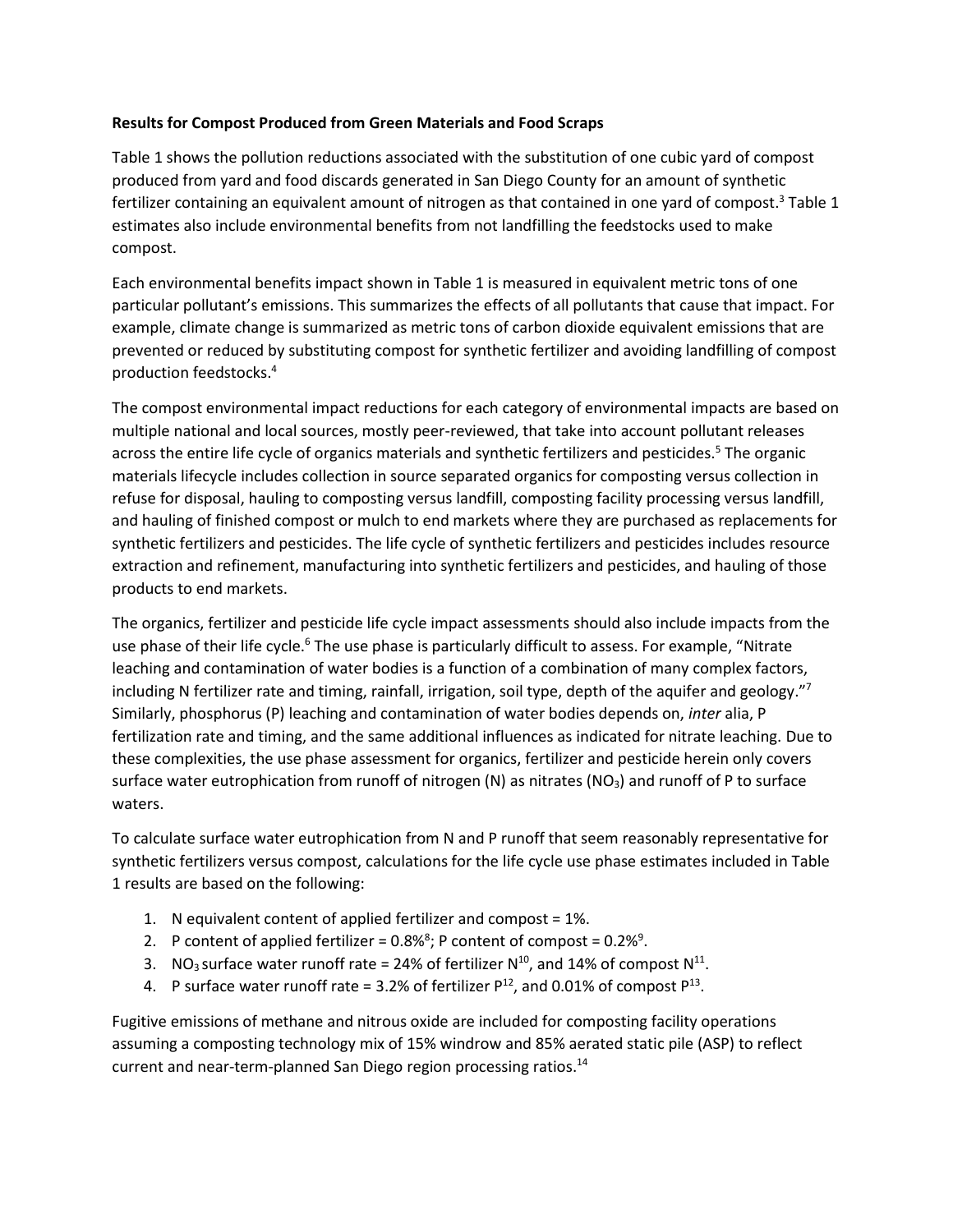Table 2 shows results when each impact is monetized. The monetization estimates are based on a review that the author conducted for Oregon's Department of Environmental Quality (DEQ) and Portland Metropolitan Area Oregon Metro referenced in endnote 2. The low and high estimates from that 2019-20 study for each of the nine environmental impact categories listed in the table were averaged and updated to 2020 dollars based on the U.S. national annual average all items consumer price index (CPI) for 2020 versus 2019.

As indicated on the table, climate change accounts for \$139, or 69%, of the overall \$200 monetized value in environmental benefit from using compost as a soil amendment which substitutes for synthetic fertilizers and pesticides. Waterways eutrophication reductions due to lower nitrogen and phosphorous surface water runoffs from compost account for \$33, or 17% of total environmental value for compost; particulate pollution reductions account for \$14, or 7% of total environmental value; and human toxics reductions for \$11, or 6%, of total value from replacement of synthetic fertilizers and pesticides with compost amendments to soils.

Tables 1 and 2 also show the environmental benefits when using mulch as a replacement for herbicides on roadsides and other areas where weed suppression might be desirable. It should be noted that much of the reductions in environmental benefit associated with mulching are due to avoidance of the environmental impacts of use of resources for, and manufacturing of, pesticides. The use of mulch instead of herbicides for weed suppression provides estimates of quantities for mulching compared with herbicides. The increase in environmental impacts for particulates is associated with chipping and grinding operations during mulch production.

This study assumes that mulch is used mainly for weed suppression and is not incorporated into soils during use. That is, mulch does not displace synthetic fertilizer production or improve soil productivity like compost does when incorporated into soils.<sup>15</sup> Thus, mulching's overall environmental value is much smaller at \$21 per cubic yard than compost's value at \$200 per yard.

Climate change benefits account for virtually all the environmental benefits of mulch use. The environmental burdens in terms of particulate emissions from chipping/grinding reduce the per yard value of mulching by \$0.62. However, the remaining 7 impacts show a mulching benefit in total of \$0.57, offsetting most of the particulate emissions' environmental burdens from grinding and/or chipping mulch feedstock inputs.

## **Acknowledgments**

The author thanks composting consultants Rich Flammer and Tyla Montgomery Soylu of Hidden Resources for providing suggestions on sources and concepts that significantly improved this short report, and both of them, as well as Shelley Morris of SRMG, for editorial suggestions that also improved this report. Errors or omissions that remain are the sole responsibility of the author. The City of Chula Vista Economic Development Department – Office of Sustainability provided financial support for research and development of this study and report.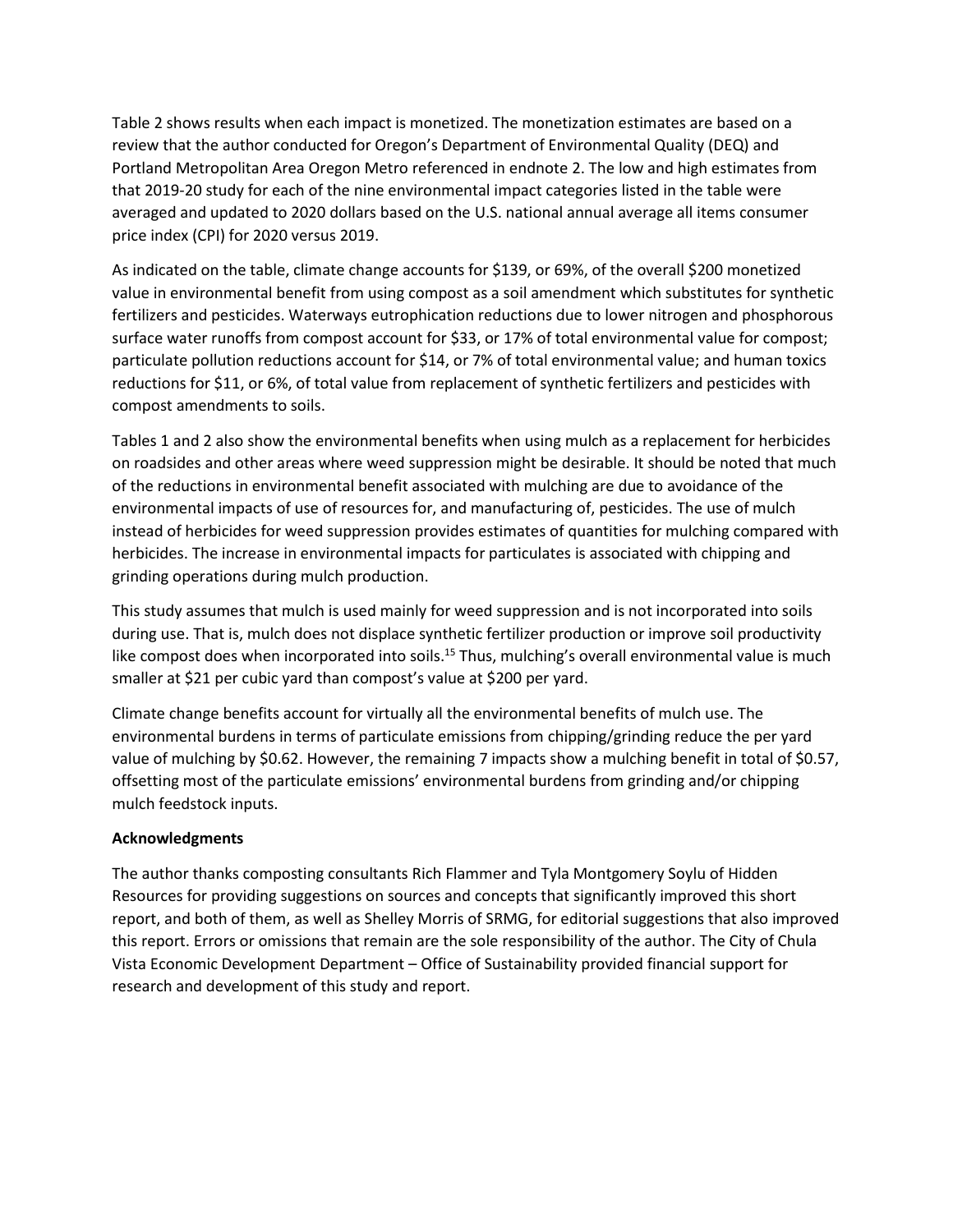| л<br>о<br>ыо |  |
|--------------|--|
|--------------|--|

| Organics<br>Processing<br><b>Facility Outputs</b> | Net Composting/Mulching Life Cycle Environmental Emissions Reductions/Increases(-)<br>Metric Tons (MT) per Cubic Yard |                                               |                             |                                     |                             |                              |                                                        |                           |                          |
|---------------------------------------------------|-----------------------------------------------------------------------------------------------------------------------|-----------------------------------------------|-----------------------------|-------------------------------------|-----------------------------|------------------------------|--------------------------------------------------------|---------------------------|--------------------------|
|                                                   | Change                                                                                                                | <b>Climate Human Health</b><br>- Particulates | Human<br>Health -<br>Toxics | <b>Human Health-</b><br>Carcinogens | Waterways<br>Eutrophication | Atmospheric<br>Acidification | <b>Aguatic</b><br><b>Ecosystems</b><br><b>Toxicity</b> | Ozone<br><b>Depletion</b> | Smog<br><b>Formation</b> |
|                                                   | eCO <sub>2</sub>                                                                                                      | ePM2.5                                        | eToluene                    | eBenzene                            | eN                          | eSO <sub>2</sub>             | $e2,4-D$                                               | eCFC-11                   | eO3                      |
| <b>Compost</b>                                    | $6.5E-01$                                                                                                             | $2.3E-05$                                     | $3.3E-02$                   | 4.0E-04                             | 1.3E-03                     | $7.3E-04$                    | $2.9E-06$                                              | $1.7E-06$                 | 4.9E-03                  |
|                                                   |                                                                                                                       |                                               |                             |                                     |                             |                              |                                                        |                           |                          |
| Mulch                                             | 9.9E-02                                                                                                               | $-1.0E - 06$                                  | $-1.4E - 05$                | 1.1E-04                             | $3.8E - 06$                 | 7.4E-05                      | 2.9E-07                                                | 4.9E-07                   | $5.9E-04$                |

# **Table 2**

| Organics<br>Processing<br><b>Facility Outputs</b> | Economic Value of Net Composting/Mulching Life Cycle Environmental Emissions Reductions/Increases(-)<br>2020 US Dollars per Cubic Yard |                                               |                                    |                                       |                             |                              |                                                 |                           |                          |                                        |
|---------------------------------------------------|----------------------------------------------------------------------------------------------------------------------------------------|-----------------------------------------------|------------------------------------|---------------------------------------|-----------------------------|------------------------------|-------------------------------------------------|---------------------------|--------------------------|----------------------------------------|
|                                                   | Change                                                                                                                                 | <b>Climate Human Health</b><br>- Particulates | <b>Human</b><br>Health -<br>Toxics | lHuman Health-I<br><b>Carcinogens</b> | Waterways<br>Eutrophication | Atmospheric<br>Acidification | <b>Aquatic</b><br><b>Ecosystems</b><br>Toxicitv | Ozone<br><b>Depletion</b> | Smoa<br><b>Formation</b> | <b>Total</b><br><b>Dollar</b><br>Value |
|                                                   | eCO <sub>2</sub>                                                                                                                       | ePM2.5                                        | eToluene                           | eBenzene                              | <u>eN</u>                   | eSO <sub>2</sub>             | $e2,4-D$                                        | eCFC-11                   | <u>eO3</u>               |                                        |
| <b>Compost</b>                                    | \$138.89                                                                                                                               | \$14.14                                       | \$11.46                            | \$1.00                                | \$33.00                     | \$0.30                       | \$0.01                                          | \$0.10                    | \$1.21                   | \$200.11                               |
| <b>Value Distribution</b>                         | 69.4%                                                                                                                                  | 7.1%                                          | 5.7%                               | 0.5%                                  | 16.5%                       | 0.2%                         | $0.0\%$                                         | 0.1%                      | 0.6%                     | 100.0%                                 |
| Mulch                                             | \$21.21                                                                                                                                | $-$0.62$                                      | \$0.00                             | \$0.26                                | \$0.10                      | \$0.03                       | \$0.00                                          | \$0.03                    | \$0.15                   | \$21.15                                |
| <b>Value Distribution</b>                         | 100.3%                                                                                                                                 | $-2.9%$                                       | $0.0\%$                            | 1.2%                                  | 0.5%                        | 0.1%                         | $0.0\%$                                         | 0.1%                      | 0.7%                     | 100.0%                                 |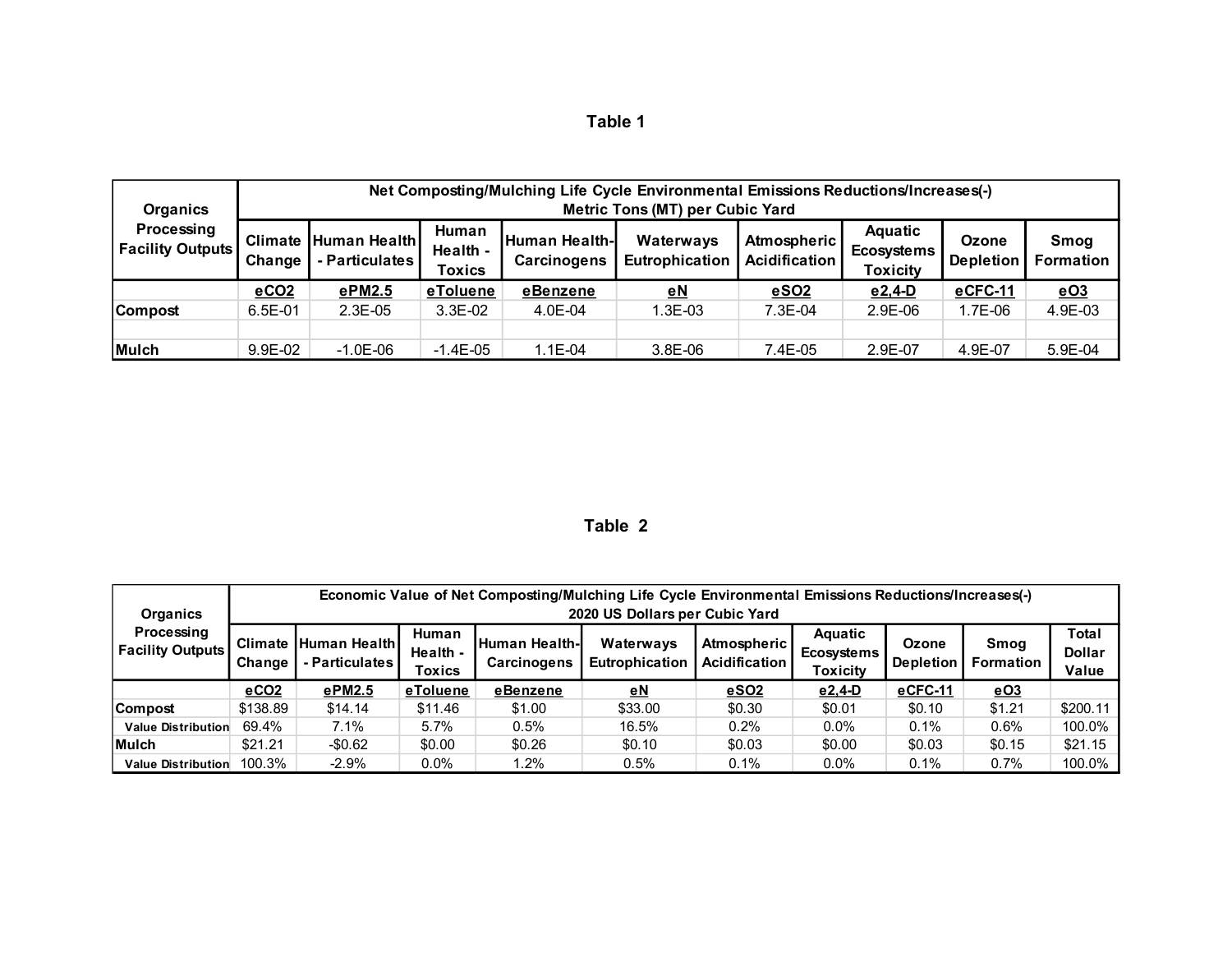2 See *Genesis, Methodology & Sources* for MEBCalc available a[t https://srmginc.com/images/GMS-MEBCalc.pdf](https://srmginc.com/images/GMS-MEBCalc.pdf) for details on MEBCalc's methodology and basic data sources. *Economic Damage Costs for Nine Human Health and Environmental Impacts*, prepared by Dr. Jeffrey Morris from SRMG for Oregon Department of Environmental Quality and Oregon Metro, July 2020, details estimated costs and their peer-reviewed sources for each of the nine environmental pollution impact categories. This report is available a[t https://srmginc.com/images/Final-DEQ-](https://srmginc.com/images/Final-DEQ-Metro-Report.pdf)[Metro-Report.pdf](https://srmginc.com/images/Final-DEQ-Metro-Report.pdf) . Both reports provide definitions and explanations of the nine mutually exclusive categories of environmental impacts. The latter report provides the basis for the costs shown in Table 2. <sup>3</sup> Organic materials inputs and compost and mulch output estimates for San Diego County used in MEBCalc to compute the environmental impact reductions from compost or mulch use are, as follows:

Compost feedstock composition - green materials 70% (composed of leaves/grass 90% and prunings/trimmings 10%) and food & paper materials 30% (composed of food 80% and soiled paper 20%). Mulch feedstock composition – lumber 8%, leaves/grass 28%, prunings/trimmings 60%, branches/stumps 4%. Collected contaminants – 5% for compost feedstocks and 1% for mulch feedstocks.

Compost output by weight 58% of incoming feedstock (excluding contaminants) totaling 1.45cubic yards per short ton (2000 pounds) of clean feedstock at 800 pounds compost per cubic yard. Mulch output by weight 100% of incoming feedstock (excluding contaminants) totaling 5 cubic yards per ton of clean feedstock at 400 pounds mulch per cubic yard.

Sources: *Historical Incoming and Outgoing Greens Report for the Miramar Greenery* (2009-2019), City of San Diego and Hidden Resources communications with facility operator, April 2020; Seattle (WA) Public Utilities *2016 Organics Stream Composition Study: Final Report*, prepared by Cascadia Consulting Group, May 2018; Hidden Resources analysis of *San Diego Mulch and Market Study*, 2019, and *Regional Capacity Analysis*, 2020; Outgoing compost and mulch contaminants restricted per CA legislation and CalRecycle regulations to less than 1.0% of total weight, and chip and grind facility output for land application after January 1, 2018, no more than 0.5% of dry weight of contaminants greater than 4 millimeters, of which no more 20% by dry weight of this 0.5% shall be film plastic greater than 4 millimeters; California Air Resources Board (CARB) of California EPA, Industrial Strategies Division, Transportation and Toxics Division, *Method for Estimating Greenhouse Gas Emission Reductions from Diversion of Organic Waste from Landfills to Compost Facilities*, May 2017, Table 9; 14 CCR Section 18993.1(g), Recovered Organic Waste Product Procurement Target, The following conversion factors shall be used to convert tonnage in the annual recovered organic discard product procurement target for each jurisdiction to equivalent amounts of recovered organic discard products: …(E) 0.58 tons of compost or 1.45 cubic yards of compost. … (F) One ton of mulch.

<sup>4</sup> See references cited in endnote 2 above for discussion of the summarizing pollutants for the other 8 categories of environmental impact.

<sup>5</sup> These include sources cited in endnote 2, Carnegie Mellon University Green Design Institute's Economic Input-Output Life Cycle Assessment (EIO-LCA) model available a[t www.eiolca.net](http://www.eiolca.net/) ; Powers, S. E., *Quantifying Cradle-to-Farm Gate Life Cycle Impacts Associated with Fertilizer Used for Corn, Soybean, and Stover Production*, Technical Report NREL/TP-510-37500, May 2005, p. 19 indicating 24% of fertilizer nitrogen leaches and notes that the Intergovernmental Panel on Climate Change (IPCC) estimates that nitrogen runoff to surface water as nitrate is 30%; (24% is used in MEBCalc's calculations for waterways eutrophication impacts from synthetic fertilizers nitrogen runoff to surface waterways); Nielsen *et al*, Deriving Life Cycle Inventory Factors for Land Application of Garden Waste Products Under Northern European Conditions, *Environmental Modeling & Assessment*, 2019, Vol.

 $1$  The City of Chula Vista Economic Development Department – Office of Sustainability funded this analysis on the environmental benefits and monetized environmental benefits of compost use in San Diego County. Republic Services' Otay landfill in Chula Vista and Republic's composting operation at that site are important inclusions in the data base that provides the San Diego County specific operational characteristics for landfilling and composting used in this analysis. Overall results assume a distribution of urban and rural uses for composts in San Diego County that is 46.5% to homeowner use on gardens and shrubs, 10.5% homeowner use on established lawns, 5.0% homeowner use on new lawns, 12.0% use on roadsides, 25.0% use in agricultural applications, and 1.0% use by nurseries. This distribution is used to compute compost benefits from enhanced soil carbon storage and above ground biomass growth induced when compost displaces synthetic fertilizer.